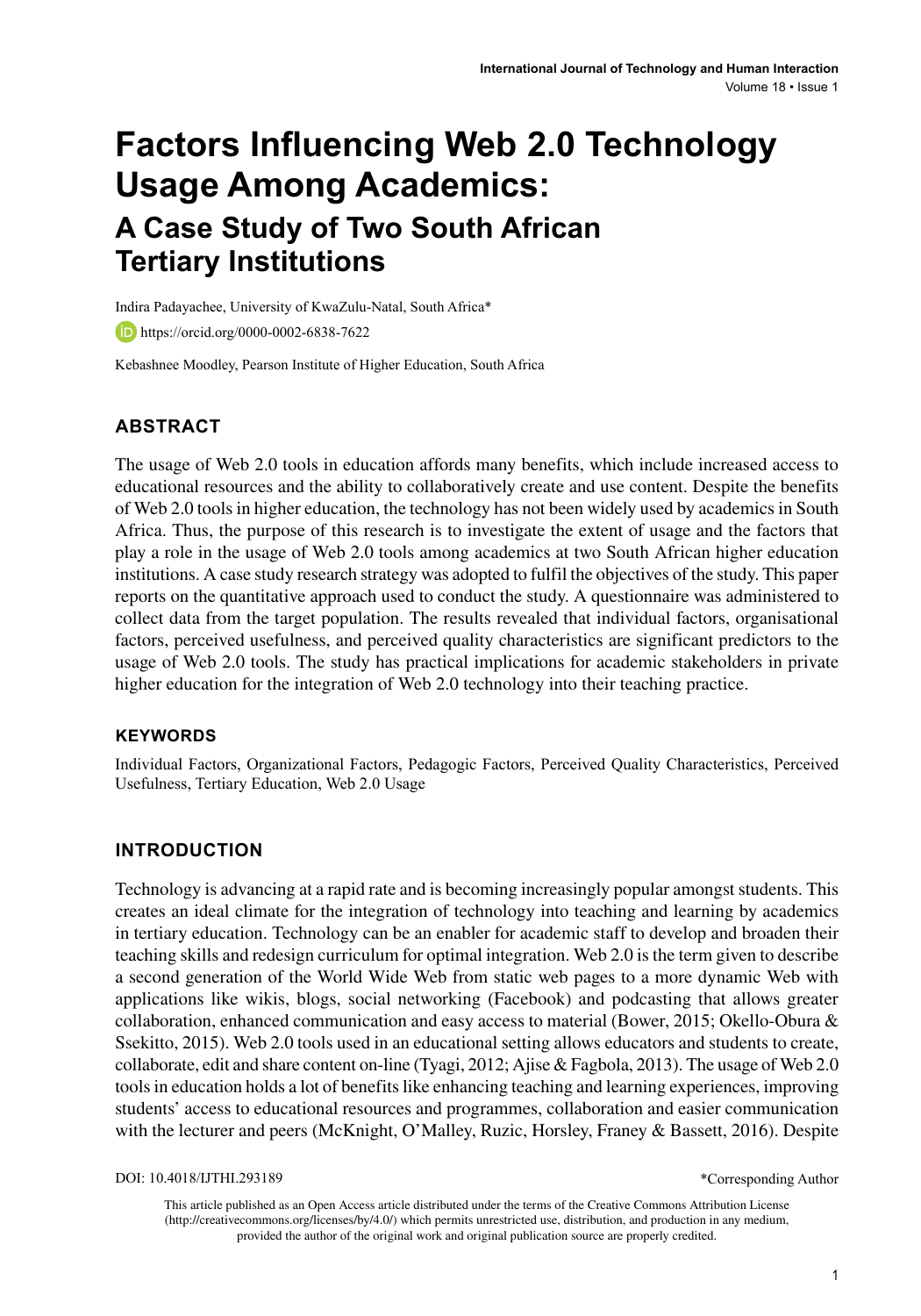the benefits afforded by Web 2.0 tools in higher education, the technology has not been widely used by academics in South Africa (Ngcobo, 2016).

A study by Yadav & Patwardhan (2016) revealed that the usage of Web 2.0 tools in higher education may be a result of individual efforts rather than institutional policies and strategies. Another study conducted by Tyagi (2012) on the usage of Web 2.0 tools among faculty members in six universities in India revealed that the usage of Web 2.0 tools was associated with important challenges such as potential risks and institutional fears. The results also indicated that faculties' attitude and their perceived behavioural control were strong predictors of intention to use Web 2.0 tools. According to Jimoyiannis, Tsiotakis, Roussinos, & Siorenta, (2013), Web 2.0 tools needs to be implemented in higher education as a learning platform and a learning attitude rather than just technology. A study conducted by Bagarukayo and Kalema (2015) revealed that academics are not using Web 2.0 technologies to their potential, thereby contributing to the low usage rates in South African higher education institutions. According to Keats and Schmidt (2007), major barriers that limit most African universities from adopting Web 2.0 technology tools are related to poor ICT infrastructure, limited access to computing technologies, and high cost and scarcity of Internet bandwidth, among others. Other factors that affect the implementation of Web 2.0 tools in South African higher education institutions are the lack of e-learning policy, the need for appropriate training and capacity development, a lack of relevant digital content, and the cost of implementation (Unwin, Kleessen, Hollow, Williams, Oloo, Alwala, Mutimucuio, Eduardo, & Muianga, 2010).

Based on the gaps in past literature, this research presents an original and empirical study on the extent to which Web 2.0 technologies are utilised to support teaching and learning at two South African private tertiary institutions. In addition, this study aims to uncover the factors influencing the usage of Web 2.0 technology in tertiary education.

## **BACKGROUND**

Web 2.0 tools use the online platform that includes a variety of web sites and applications where *academics* and students can share ideas, information and interests. The usage of Web 2.0 tools can assist students to participate in groups by means of collaborative learning in tertiary education. Web 2.0 tools used in education can engage students in meaningful learning, as well as social interactions (Atkinson & Swaggerty, 2011). These tools also have the ability to provide effective and efficient feedback to students (Hartshone & Ajjan, 2009). Web 2.0 tools are important to implement in education because it will increase students' interests in courses taught, provide an exciting learning environment and improve learning by introducing appropriate technologies into the curriculum (Dooley & Jones, 2012). According to Junco (2012), students prefer to communicate with their fellow classmates by means of their cellular phones, e-mail, and social networks.

Many higher education institutions around the world are integrating Web 2.0 technological tools to enhance the teaching and learning process, however, most African higher education institutions are still faced with challenges that affect the effective use of Web 2.0 technologies in education (Kumar, 2009; Hramiak & Boulton, 2013). An empirical study conducted in Nigeria in 2013, examined the use of Web 2.0 in learning amongst librarians, academics and students in Nigeria, and reported that the use of these tools was lacking (Echeng, 2014).

The remainder of this section presents background information on the usage practices of Web 2.0 tools, and the factors related to the problem of Web 2.0 usage.

#### **Web 2.0 Tools Usage**

The three main uses of Web 2.0 tools in a university environment are: (1) to communicate classroom and research activities; (2) to keep up-to-date on topics of interest and (3) to make professional contacts (Yadav & Patwardhan, 2016). Regarding the first main use, which is to communicate classroom and research activities, Eyyama, Menevis and Dogruer (2011) explained that academics mostly use Web